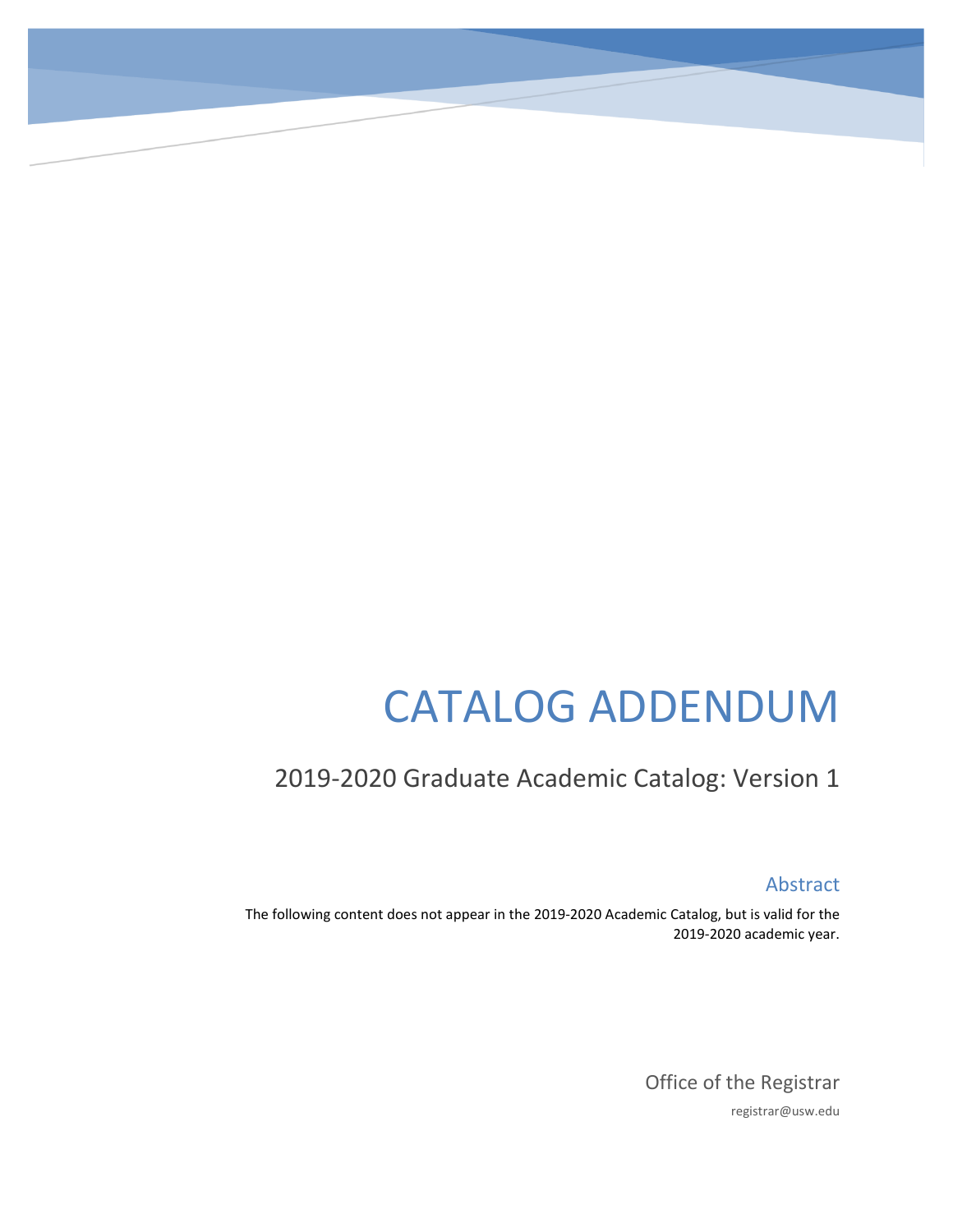# CONTENTS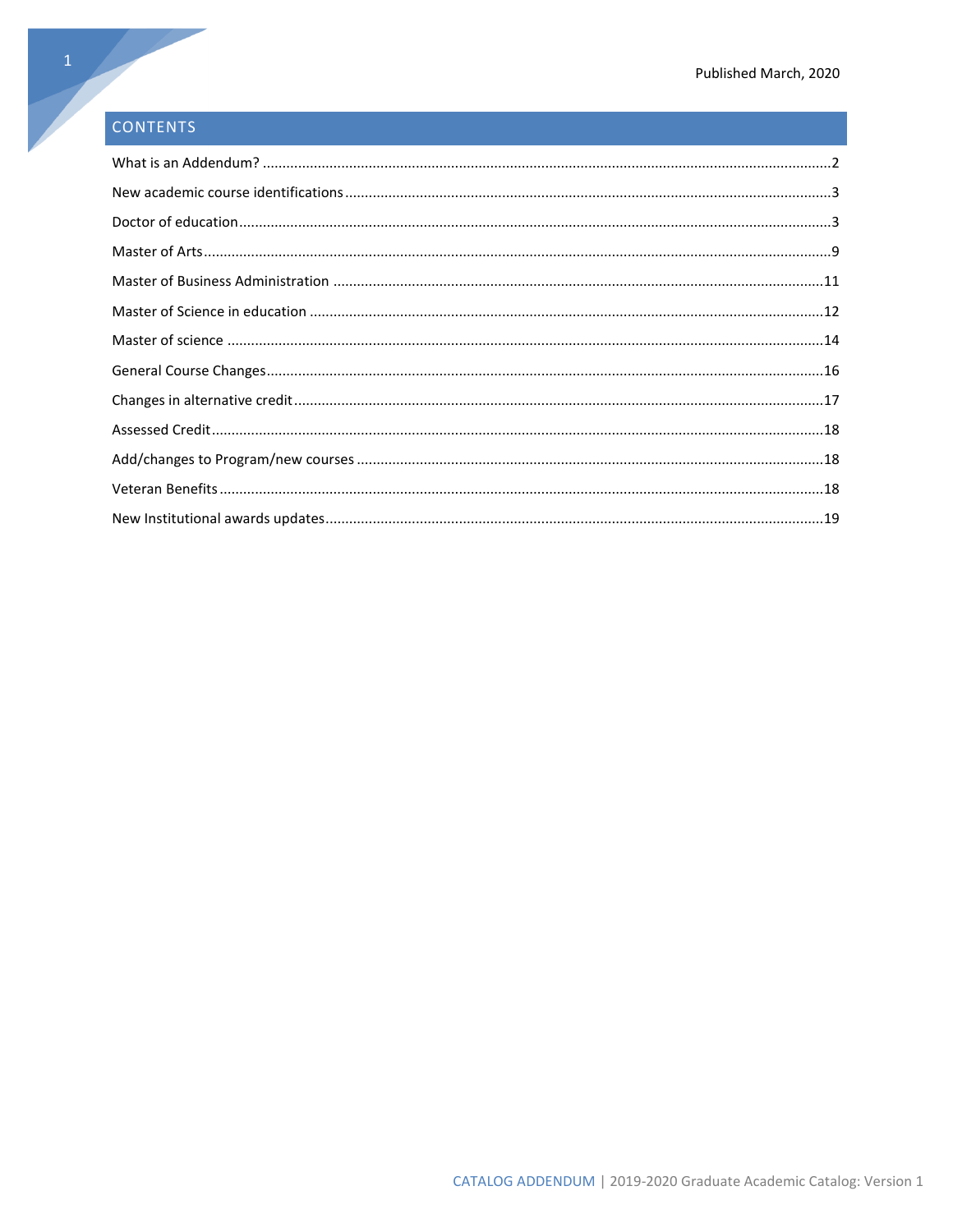# <span id="page-2-0"></span>WHAT IS AN ADDENDUM?

University of the Southwest (USW) publishes a full Catalog every year. The Addendum contains important information that has been updated throughout the past year.

The following question and answer section is designed to respond to common questions about how to use this important document. As always, it is recommended that students seek the guidance of counselors for course, program and transfer planning. In this way, you will be able to access all the most up-to-date information available.

Q. Why do we have an Addendum?

A. USW is constantly updating curriculum, program requirements, institutional information and policies. It is important to have a print and web document that helps students and staff locate all of these changes.

Q. How do I use the Addendum?

A. The Addendum is to be used alongside the 2019-20 academic catalog, not in isolation. Check your program and course of interest to see if there have been any changes. Meet with your counselor if you have questions about how these changes affect your academic plan.

# Q. Does the Addendum supersede the Catalog?

A. The Addendum is just that: an addition to the 2018-19 Academic Catalog. Whatever is listed in the Addendum in terms of new courses and/or new program requirements does supersede what is in the Catalog. However, in terms of Catalog rights, if you began a program in Fall 2018 or Spring 2019, you will be able to adhere to the requirements listed in the 2018-2019 Catalog as long as you have no break in enrollment until the time of your completion. Once again, if you have questions about programs and courses, see a counselor.

Q. Where can I find the Addendum?

A. The Addendum is on the web and can be accessed from Office of the Registrar site at [www.usw.edu.](http://www.usw.edu/)

We hope this document will be helpful to you. It has been prepared as carefully as possible to include all information available as of March 2020. University of the Southwest reserves the right to make changes as needs require, and to change, without notice, any of the information, requirements, and regulations in the Course Catalog and the Catalog Addendum. If you have questions about the content or any other part of this document, please contact the Office of the Registrar at 575-492-2126 or registrar@usw.edu.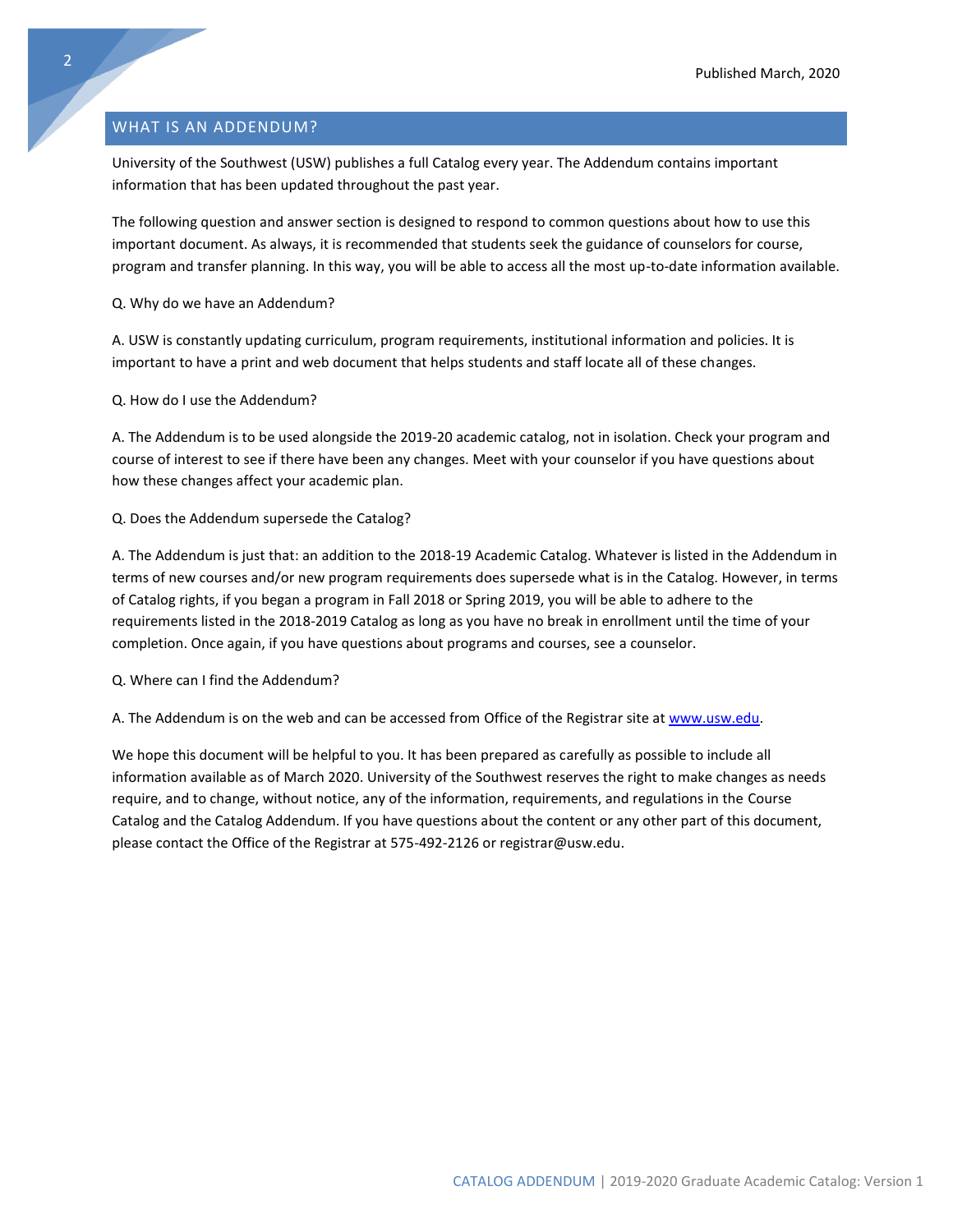# <span id="page-3-0"></span>NEW ACADEMIC COURSE IDENTIFICATIONS

EDD Doctor of Education

- HSEM Homeland Security and Emergency Management
- MCCJ Criminology and Criminal Justice
- MDA Data Analytic and Business Intelligence
- MPM Project Management
- SEM Seminar
- SPRT Sport Education and Administration

# <span id="page-3-1"></span>DOCTOR OF EDUCATION

New program was added

# DOCTOR OF EDUCATION (EDD)

The Doctor of Education (EdD) at the University of the Southwest is a practitioner doctoral program for the working professional in the field of educational leadership and administration. The program offers an innovative and real-world curriculum that focuses on preparing educational leaders that are dynamic in nature and diverse in their makeup. Emphasis is placed upon preparing administrators for transformational leadership roles and is structured around four domains: 1. Leadership Foundations, 2. Organizational Dynamics and Change, 3. Strategic Planning, and 4. Research.

# General/Self Design

The Educational Leadership – General/Self-Design specialization provides students the opportunity to customize the program emphasis area to meet individualized career goals. Candidates can select courses from a variety of content areas to tailor the specialization to meet their professional objectives. This emphasis is recommended for students practicing in both the private and/or public sector, as well as those in executive roles in organizational training and development.

#### PK-12 Administration

The Educational Leadership – PK-12 Administration specialization is specifically designed for professionals in the field of public education. This emphasis is recommended for administrators in a PK-12 setting, responsible for the oversight of schools, systems, municipalities, and/or districts.

# Higher Education Administration

The Educational Leadership – Higher Education Administration specialization is specifically designed for professionals in higher education. This emphasis is recommended for administrators in a college/university setting, responsible for curriculum development, academic program review, departmental oversight, and/or university management.

# Sport Education Administration

The Doctor of Education (EdD) in Educational Leadership with a specialization in Sport Education and Administration that includes a culmination of 18 hours of sport specific courses designed for applicability with each student in mind. Students will gain leadership expertise at the collegiate and interscholastic levels of this growing industry. Students will have the opportunity to increase their understanding through a blend of practical application and doctoral research on the influences that impact sport and athletics. Each student will explore the underlying controversial issues in today's domestic and global sports culture, utilize strategic planning principles and create awareness of legal, financial, and organizational concerns.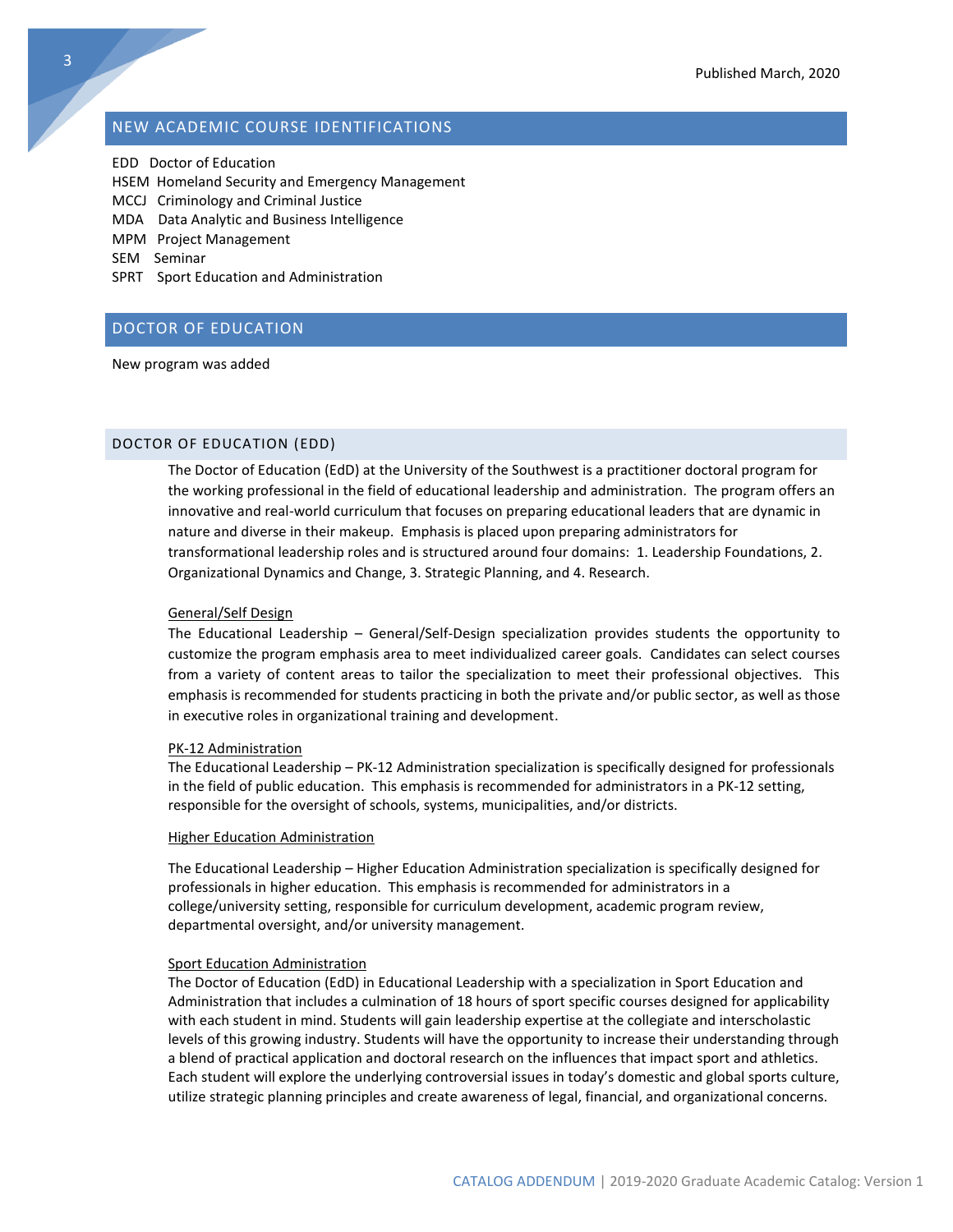#### Special Education

The Educational Leadership – Special Education emphasis is specifically designed to develop expert practitioners dedicated to leading equitable and inclusive schools. Candidates will engage in scholarly inquiry and research to affect social change in the field of special education. This specialization is recommended for individuals seeking a leadership role in special education such as faculty of institutions of higher learning, administrators of special education programs, or consultants to educational agencies.

# ACADEMIC COURSE IDENTIFICATION

# EDD – Doctor of Education

# ADMISSIONS INFORMATION

Complete and Submit the online Graduate Application

Submit required transcript(s) to the Director of Graduate Admissions & Student Support for the College of Education EdD Program. For full admission, an official transcript that reflects conferral of the master's degree from the regionally accredited graduate institution must be submitted by the application deadline. Three years, or more, of industry experience in the selected field of study. (Five or more years preferred) Submit program admission essay\*

Submit a professional resume/CV

Two letters of reference

\*Program admission essay is an opportunity to demonstrate to the committee why you wish to pursue a doctoral degree at the University of the Southwest and showcase graduate-level writing abilities for their consideration. The essay should be 1,000-1,500 words explaining what you hope to achieve by pursuing a doctoral degree, the personal strengths that will help you succeed in a doctoral program, and describe how obtaining an EdD will help you institute a positive social change within your chosen field or industry.

# COURSE DESCRIPTIONS

 EDD 8003- Leadership Theory and Strategic Operations for Educational Administration (3 credit hours) This course emphasizes a modern review of leadership theory and its relationship to institutional effectiveness. As successful leaders seek to implement effective and responsive strategies that prepare the organization for long-term sustainability, they must do so within an ethical, strategic context. Students in the course will evaluate concepts like systems thinking, change implementation, resource management, group dynamics, social responsibility, and culturally-responsive leadership.

#### EDD 8013- Foundations of Action Research in Education (3 credit hours)

The purpose of this course is to familiarize students with the goals/objectives of the EdD program at USW and provide the foundational knowledge of the research skills necessary to be successful in the program. Students will review the role of the EdD within an organizational setting, as well as the structural frameworks for conducting research intended to solve problems within that same context. The course content includes an intense focus upon professional research in practice by analyzing designs and methodologies used by the scholar-practitioner.

# EDD 8023- Evaluation and Assessment of Learning Programs (3 credit hours)

This course will emphasize the leadership skills and administrative knowledge required to evaluate the design and delivery of curricula within various educational programs. Students will address the modern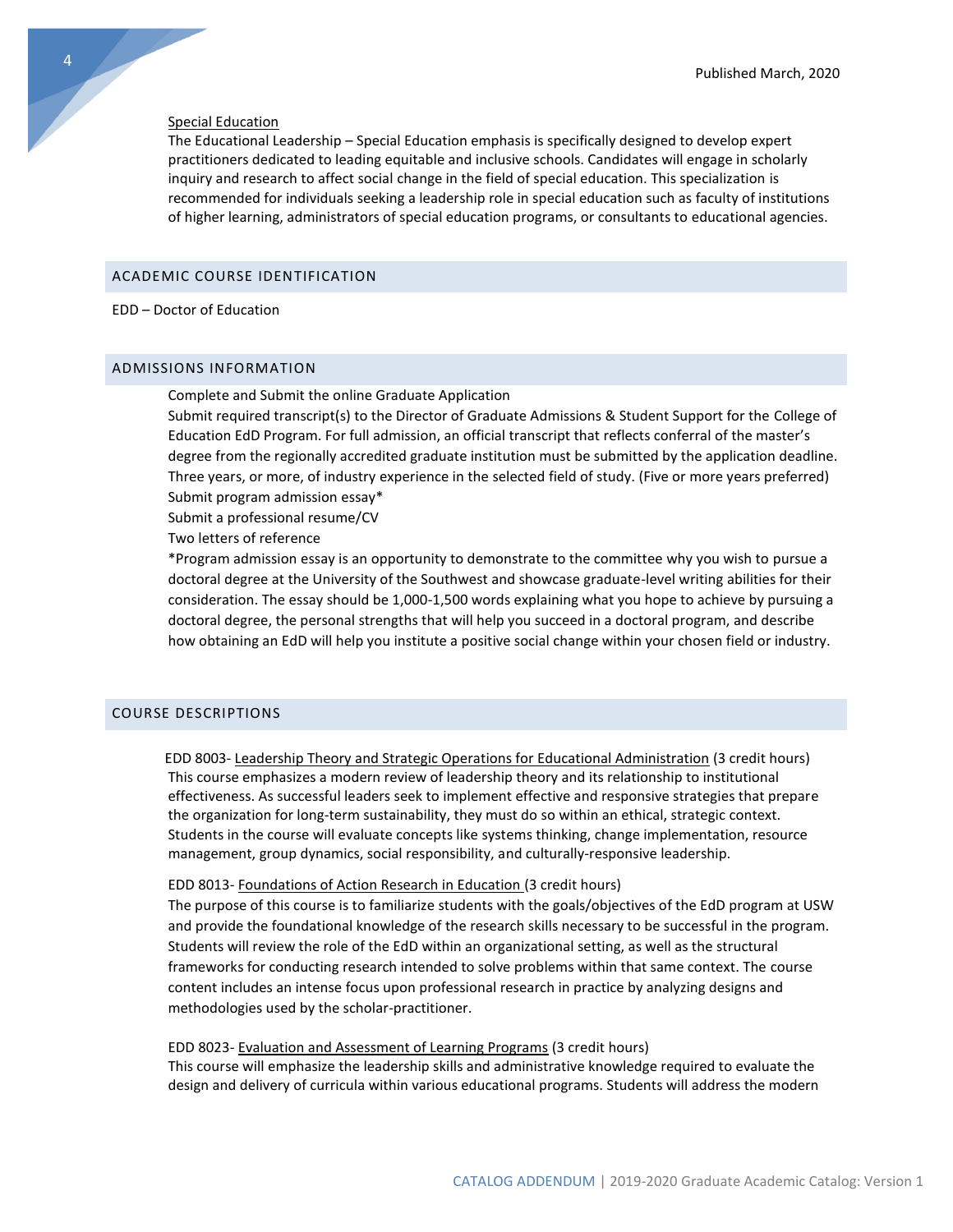theories and best practices when developing assessment metrics for examining, reviewing, and revising instructional programs that are equitable, ethical, collaborative, consistent, and effective.

# EDD 8813- Transformational Leadership and the Learning Organization (3 credit hours)

This course explores the integration of organizational learning and knowledge management by using transformational leadership as a theoretical/conceptual framework. Specifically, the course underscores the application of current research and analysis as tools for guiding and shaping organizational culture.

# EDD 8833 -Strategic Planning and Resource Allocation (3 credit hours)

This course utilizes a holistic approach when assessing how resources are allocated within the context of an educational institution. Students will examine the modern theories of organizational development and strategies for quality educational development. Course topics will include ethical development of institutional identity, core competency development and expansion, strategic alliances/partnerships, and opportunities for innovation.

# EDD 8113- Policy Analysis and Ethics in Education (3 credit hours)

This course emphasizes the foundational processes and instruments for evaluating policy in educational institutions. Key concepts addressed in the course will include the dimensions of policy analysis, development of policy objectives, formative and summative policy assessment, and theoretical and empirical research methodologies for policy review. Policy assessment will include an exploration of assessment and ethical decision-making processes. A specific focus of the course will reflect the importance of understanding and balancing both individual and institutional values. Key course research and analysis topics include ethical decision-making, transparency, cultural responsiveness, innovation, and values-driven leadership.

#### EDD 8143- Leading Culturally Responsive Learning Communities (3 credit hours)

Educational administrators must recognize and evaluate the appropriate methodologies to promote culturally-responsive programs and diverse learners. In this course, students will review the processes by which educational institutions can assess, plan, and subsequently tailor educational opportunities to create innovative, collaborative learning communities.

# EDD 8133- Organizational Design and Management (3 credit hours)

The purpose of this course is to assess the inter-departmental functions and collaborative opportunities educational institutions. As administrators seek to fulfill their institutional missions within the greater context of state and national influences, a firm understanding of organization design concepts is paramount to success. Students will review and evaluate modern theories of organizational design as well as theories related to effective collaboration and communication as they relate to transformational leadership in education.

# EDD 8513- Quantitative Research Methods for Practical Application (3 credit hours)

This course serves to provide students with the *quantitative* research skills necessary to complete the final doctoral study. As they seek out new areas for applied research in education, students will explore the use of fundamental *quantitative* techniques in their work. Course topics will include; descriptive and inferential statistics, hypothesis testing, analysis of variance, correlation, and regression. The course will also include the use of modern statistical software, as it is intended to help students choose the appropriate tools in their own doctoral research.

# EDD 8523 – Qualitative Methods for Applied Business Research (3 credit hours)

This course serves to provide students with the *qualitative* research skills necessary to complete the final doctoral study. As they seek out new areas for applied research in education, students will explore the use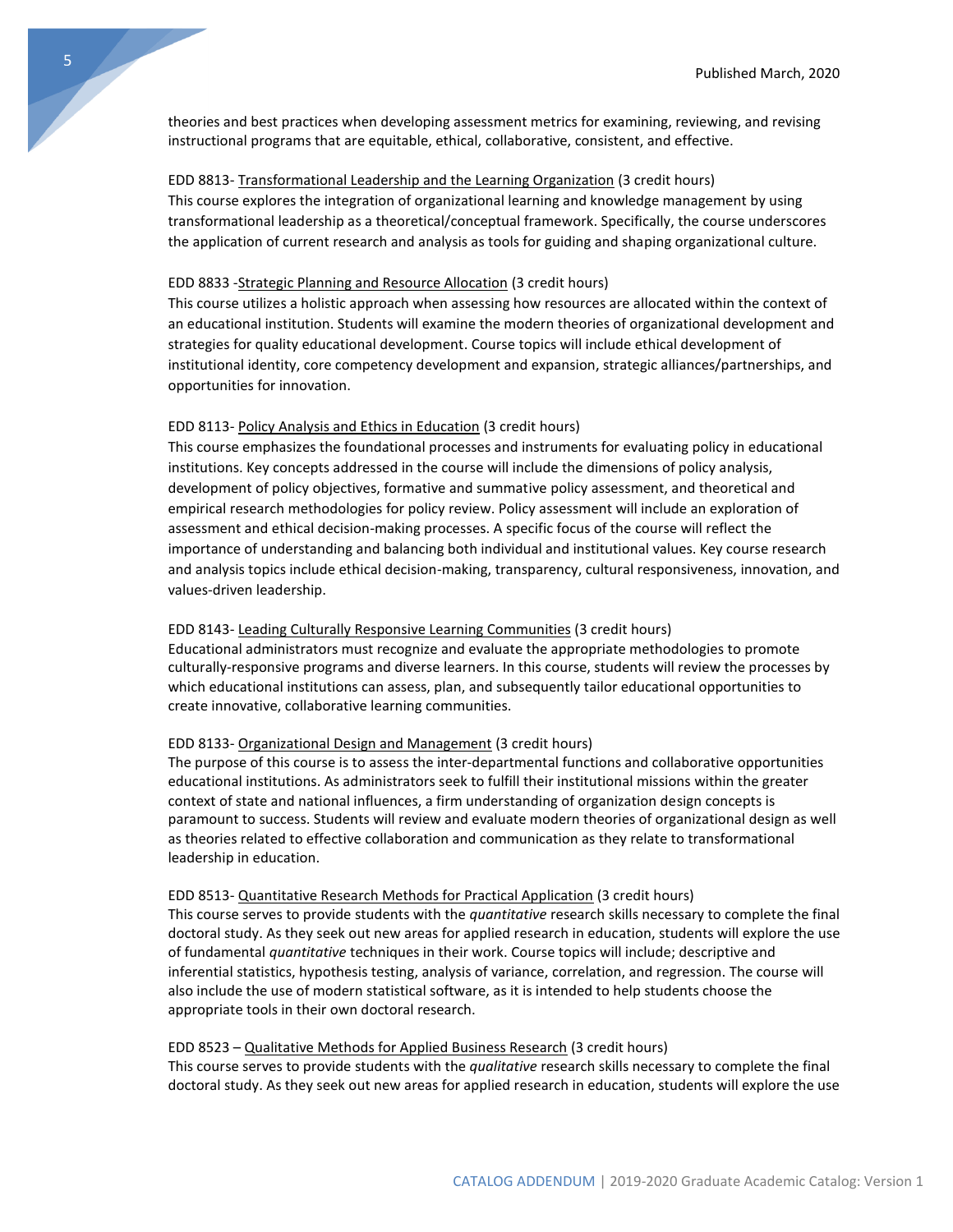of fundamental *qualitative* techniques in their work. Course topics will include; research methodologies, case-study research, focus group studies, interview structure, and observation-based analysis.

# RES 8513 Residency I - Dissertation Topic and Proposal (3 credit hours)

This is the first residency that students will complete during the doctorate program. The residency will be structured as a multi-day intensive workshop/seminar. The purpose of the residency is to provide an overview of the dissertation process and offer guidance for students as they begin exploring a dissertation topic and research proposal. The residency will provide students the opportunity to meet their peers, faculty, and staff as they begin considering the focus of their research. Students are not expected to formalize their dissertation topic at this time. Rather, the residency will provide the necessary guidance for students as they begin the topic/committee selection process. Students should complete this residency at the end of their first year, or after they have completed half of the core course requirements.

#### RES 8523 Residency II – Dissertation Research Analysis and Findings (3 credit hours)

This is the second residency that students will complete during the doctorate program. The residency will be structured as a multi-day intensive workshop/seminar. The purpose of the residency is to provide student guidance specific to conducting the research and analysis required to complete the final doctoral study. This residency will offer sessions that guide students through key dissertation milestones including; identifying gaps in knowledge through a literature review, preparing a problem statement, gathering/collecting data, analyzing data, and drawing conclusions. The residency will provide students the opportunity to make formal requests of faculty for committee representation. Students are not expected to complete their dissertation at this time. Rather, the residency will provide the necessary guidance for students as they begin the formal research process. Students should complete this residency at the end of their second year, or after they have completed all of the core course requirements.

#### EDD 8043 Institutional Effectiveness in Education (3 credit hours)

This course combines leadership principles with the fundamentals of data analytics to prepare students for the challenges of decision-making as an educational administrator. While administrators use data to assess institutional effectiveness, they must be prepared to make recommendations for continuous improvement. With an emphasis on making strategically-sound, data-driven decisions, course content includes a mix of assessment best practices and applied statistical modeling. *(Recommended for Higher Education Administration Emphasis)* 

#### EDD 8453 Leading and Managing Change (3 credit hours)

In this course, students will evaluate and develop a plan for implementing a change initiative within the context of educational administration. New initiatives must launch effectively if they are to become a long-term element of the institution's identity. *(Recommended for PK-12 Emphasis)* 

#### EDD 8463 Educational Technology in Learning Organizations (3 credit hours)

The purpose of this course is to provide students with a professional assessment of the technology needs in the modern classroom. Rapid changes in the educational environment, combined with the proliferation of new technologies, have given rise to emergent, dynamic educational models. The modern educational administrator must be cognizant of such models and the technology expectations therein. *(Recommended for PK-12 Emphasis)* 

# EDD 8413 Contemporary Trends in Education (3 credit hours)

This specialization course emphasizes the contemporary trends in PK-12 education and examines foundational frameworks to propel administrative decision-making. Trends in education will be evaluated to support social change in schools and generate a positive impact on student success. *(Recommended for PK-12 Emphasis) (Recommended for Higher Education Administration Emphasis)* 

EDD 8423 Personnel Administration and Management (3 credit hours)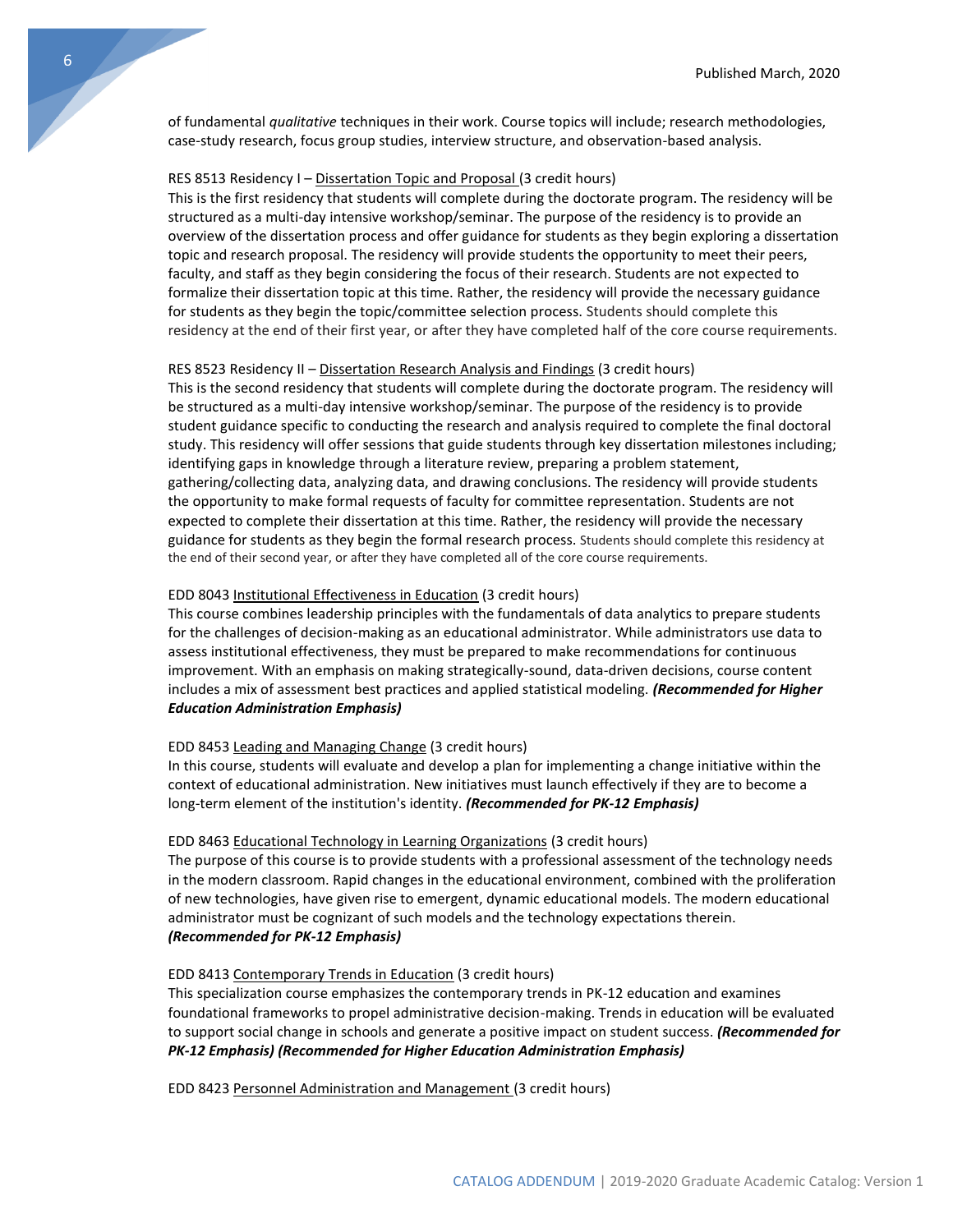This specialization course examines the strategic function of personnel administration in PK-12 education. The course emphasizes the management of recruiting, hiring, evaluating, compensating and developing talented faculty and staff for the administrator. *(Recommended for PK-12 Emphasis)* 

# EDD 8433 Curriculum & Instructional Leadership (3 credit hours)

This specialization course addresses best practices in education to identify and problem-solve barriers to student learning through active inquiry at the systems level. Candidates will gain expertise in the capacity to cultivate support systems, instructional coaching/mentorship models, and professional learning communities to promote equitable, accessible, and culturally responsive curricula. *(Recommended for PK-12 Emphasis)* 

# EDD 8443 Collaborative Relations for Schools and Communities (3 credit hours)

This specialization course examines the theories and competencies required for administrators to foster sustainable partnerships within the school community. An emphasis is placed on the importance of collaborative relations that support students, families, and community stakeholders to enhance student success. *(Recommended for PK-12 Emphasis)* 

# EDD 8703 History of Higher Education (3 credit hours)

A critical review of the American system of higher education, including its development, trends, people of interest, and response to cultural change. *(Recommended for Higher Education Administration Emphasis)* 

## EDD 8713 The Comprehensive Community College (3 credit hours)

An introduction to the purposes, programs, and resources of community colleges, including their relationships with their communities, their students, and other institutions of higher learning. *(Recommended for Higher Education Administration Emphasis)* 

#### EDD 8723 The Administration of Higher Education (3 credit hours)

An exploration of educational administration and management at both the institutional level and the program level. Topics include the culture of the organization, transformational leadership within the administration, communication, and collaboration. *(Recommended for Higher Education Administration Emphasis)* 

#### EDD 8733 Funding in Higher Education (3 credit hours)

A study of financial institutional development, including operational budgeting, capital budgeting, policy issues, funding structures, and issues that influence the financing of higher education. Designed for nonfinancial managers. *(Recommended for Higher Education Administration Emphasis)* 

# EDD 8743 Student Services in Higher Education (3 credit hours)

An examination of the theories in student services, the professional roles associated with the profession, and competencies and techniques used to assist students in the profession of higher education. *(Recommended for Higher Education Administration Emphasis)* 

#### EDD 8753 Adult Learning in Higher Education (3 credit hours)

The exploration of adult learning and development theories, including the role of culture within the learning process. The course will provide candidates an opportunity to apply these theories to their educational practices as scholar-practitioners. *(Recommended for Higher Education Administration Emphasis)* 

#### EDD 9003 – Dissertation I (3 credit hours)

This is the first course in the dissertation phase of the program. Here, students will work directly with their committee chair to make steady progress toward completion of the doctoral study. In this course,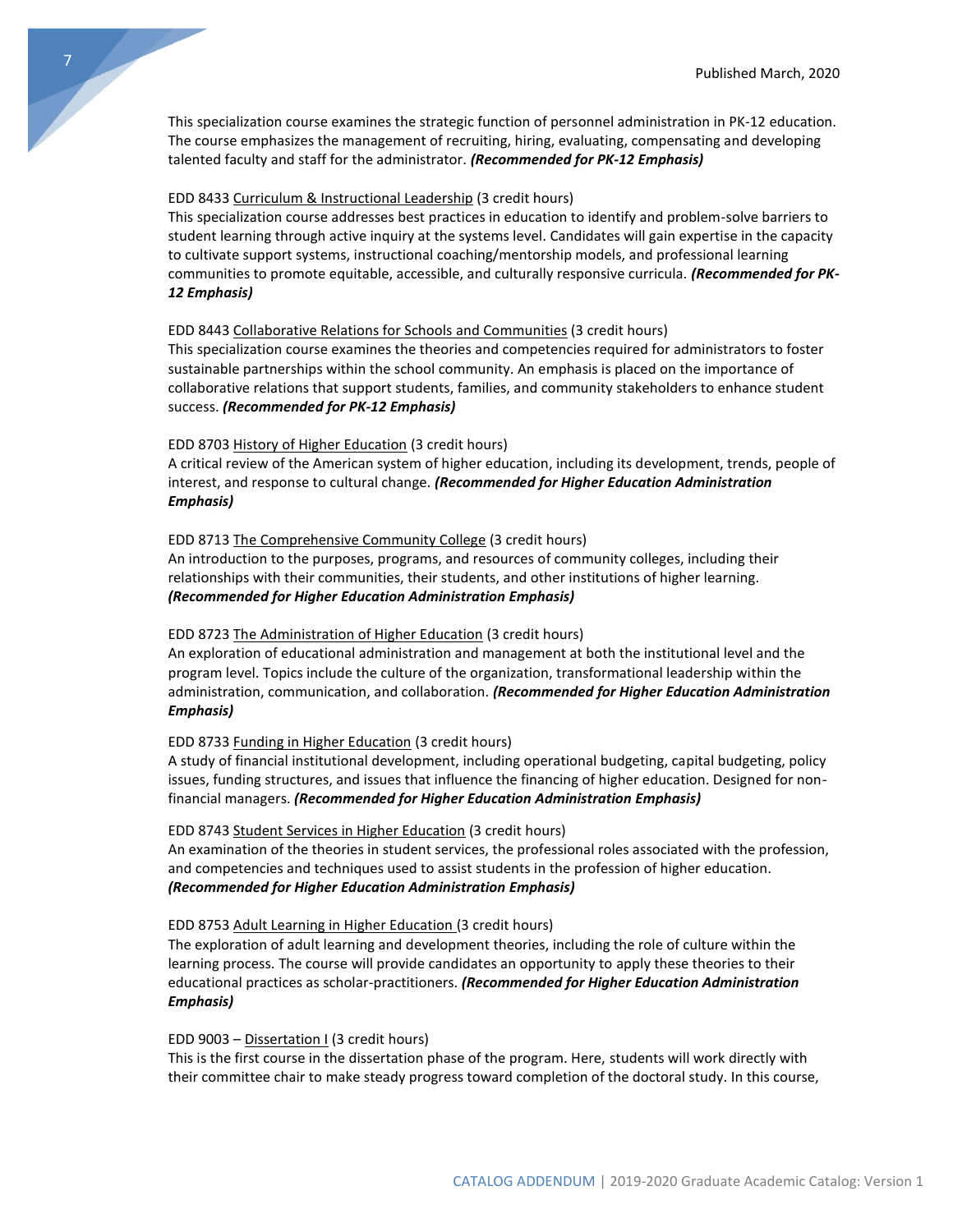students will; finalize the committee selection process, complete an initial draft of their research problem statement, and conduct a preliminary literature review.

# EDD 9013 – Dissertation II (3 credit hours)

This is the second course in the dissertation phase of the program. Students must continue to work with their committee chair to make progress toward completion of the doctoral study. In this course, students will; finalize the research problem statement, complete a formal literature review, prepare an initial draft of the dissertation proposal.

# EDD 9023 – Dissertation III (3 credit hours)

This is the third course in the dissertation phase of the program. Students must continue to work with their committee chair to make progress toward completion of the doctoral study. In this course, students will; present and defend a formal draft of the dissertation proposal to their committee, and (upon committee approval) begin collecting data for analysis.

#### EDD 9033 – Dissertation IV (3 credit hours)

This is the final course in the dissertation phase of the program. Students must continue to work with their committee chair to make progress toward completion of the doctoral study. In this course, students will; analyze the data collected, draw conclusions, and present and defend a formal draft of their dissertation findings to their committee, and (upon committee approval) complete the EdD program.

# SEM 8703- Sem 1: Components of the Dissertation (3 credit hours)

This seminar may be completed in lieu of the traditional Doctoral program residency. The seminar is structured as a standard 8-week online course. The purpose of the seminar is to provide an overview of the dissertation process and offer guidance for students as they begin exploring a dissertation topic and research proposal. The seminar also provides students the opportunity to review faculty content and expertise areas as they begin considering the focus of their research. Students are not expected to formalize their dissertation topic at this time. Rather, the seminar provides the necessary guidance for students as they begin the topic/committee selection process. Timing -- Students should complete this seminar at the end of their first year, or after they have completed half of the core course requirements

#### SEM 8713- Sem 2: the Literature Review (3 credit hours)

This is the second seminar that students will complete during the Doctoral program. This seminar may also be completed in lieu of the traditional DBA program residency. The seminar is structured as a standard 8-week online course. The purpose of the seminar is to provide student guidance specific to conducting the research and analysis required to complete the final doctoral study. This seminar offers course modules that guide students through key dissertation milestones including; identifying gaps in knowledge through a literature review, preparing a problem statement, gathering/collecting data, analyzing data, and drawing conclusions. The seminar provides students the opportunity to make formal requests of faculty for committee representation. Students are not expected to complete their dissertation at this time. Rather, the seminar provides the necessary guidance for students as they begin the formal research process.

# SPED 8003- Expert Learning for Inclusive Schools (3 credit Hours)

This specialization course addresses best practices in inclusive education to foster expert learning through Universal Design for Learning (UDL). Candidates will gain expertise in the capacity to implement the UDL framework district-wide and lead operational efforts to enact effective inclusive practices.

SPED 8013- Sustaining and Supporting Meaningful Change (3 credit hours)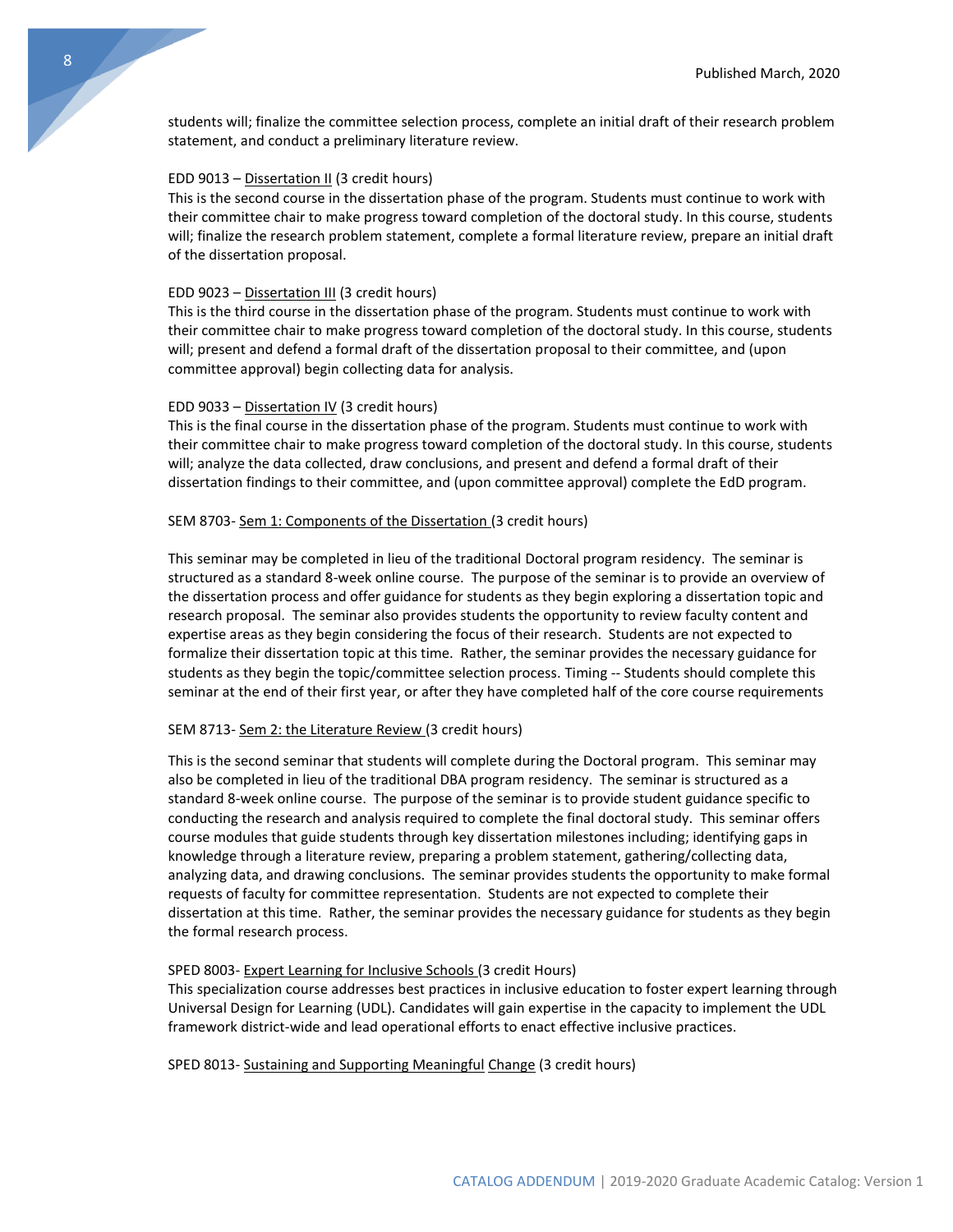This specialization course emphasizes effective inclusive practices for special education leaders and offers strategies for sustaining and supporting meaningful change efforts. Candidates will evaluate and develop a plan for implementing a change initiative for special education.

SPED 8023- Special Education Administrative and Leadership Opportunities (3 credit hours) This specialization course examines the function roles. Candidates will gain expertise in the capacity to implement job-embedded professional development and instructional coaching. The course emphasizes leadership, administrative roles, and management responsibilities that include organizing, coordinating, directing, and evaluating special education programs and teachers.

#### SPRT 8723- Sport Culture and Society (3 credit hours)

This course analyzes sport from an educational, religious, economic, political and social perspectives. Students will examine of issues such as: sport and media, human rights, gender and race, gambling and sport, professionalism, corporate sponsorship and ownership. Students will be encouraged to incorporate and evaluate sociological theories and analyses of sport as if it relates to contextual issues.

#### SPRT 8733- Legality and Governance for Sport Leader (3 credit hours)

Sport leaders must recognize and assess appropriate policies and procedural by laws in an organizational or educational setting. In this course, students will be tasked with understanding legality of sport of an interscholastic, intercollegiate, and professional level. Students will have the opportunity to address issues associated with Title IX, amateurism, and national governing bodies.

# SPRT 8743- Development of Human Resource Management in Sport (3 credit hours)

The purpose of this course is to understand the necessity of human resources within a sport setting in dealing with athletes, coaches, parents, and community. Students will assess the interrelation between the organizational strategy of a sport association and human resource management strategies and policies in the sport organization.

# SPRT 8753- Event and Facility Management Planning in Sport (3 credit hours)

This course evaluates the principles, guidelines and recommendations for the management, planning, construction, and maintenance of sports facilities. Students will research and address factors in considering, updating and constructing new venues and the economic impact it can have on a regional and local scale.

# SPRT 8763 - Organizational Behavior in Sport (3 credit hours)

This course will address the gap in sport management literature by exploring integral organizational behavior topics such as ethics, values, leadership and diversity. Students will distinctively discuss a professional organization's ability to diversity its management team as well as discuss individual, interpersonal and processes that are fundamental to working within a sport organization.

#### SPRT 8773- Strategic Planning in Sport Administration (3 credit hours)

This course is designed to assist students in conducting strategic planning including the mission and vision stamens as well as the use of benchmarking and action of planning. Students will examine concepts of leadership as it directly relates to theories, principles, skills and traits are necessary in a leadership position.

# <span id="page-9-0"></span>MASTER OF ARTS

New Program and courses added

# MASTER OF CHRISTIAN STUDIES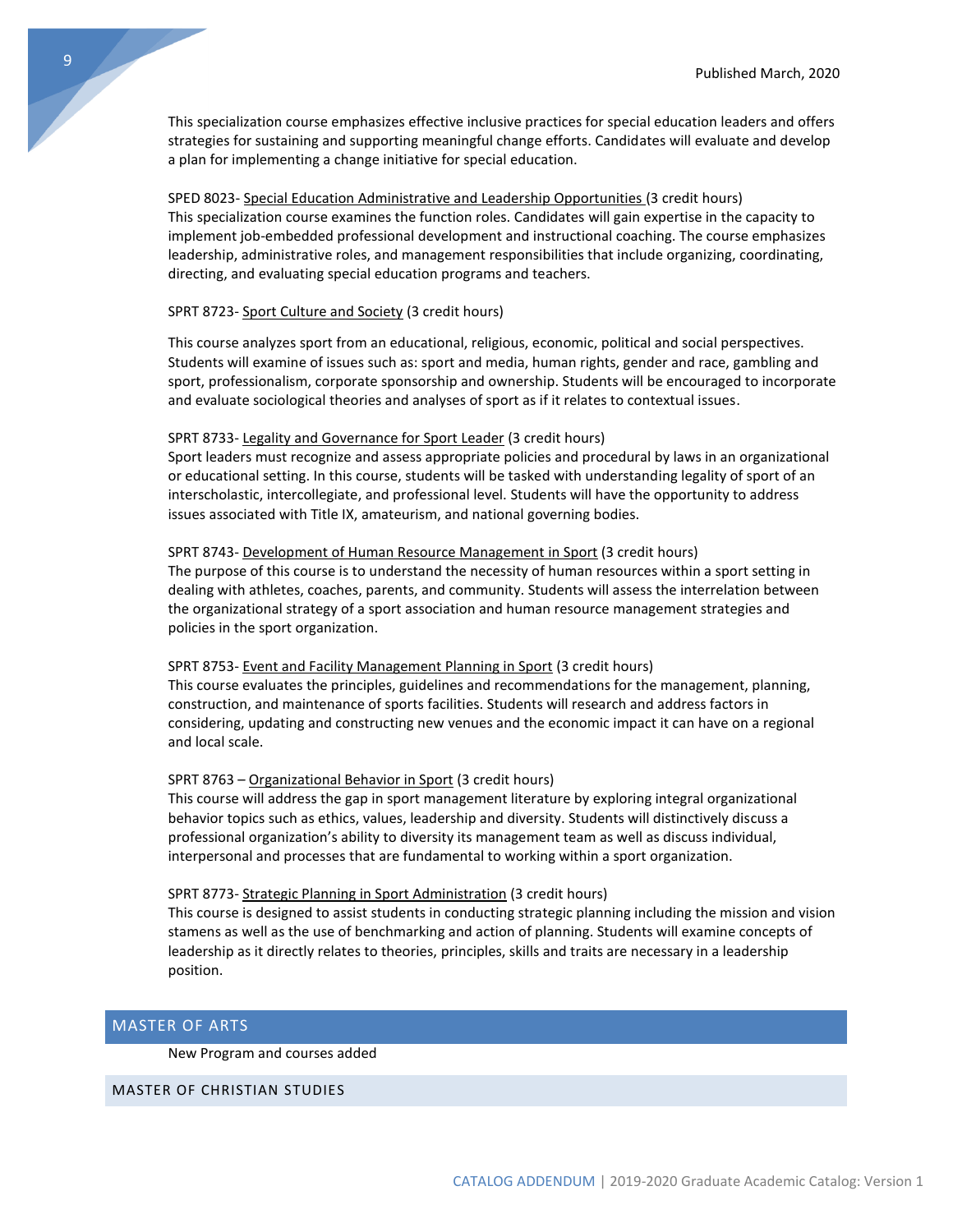The 100% fully online Christian Studies program is designed to equip the minister for service to Christ in the local church, mission field, parachurch ministry, or denominational leadership. This program balances biblical and theological foundations with practical ministry training. Students will be well-rounded in biblical, systematic, and historical theology while also learning how to incorporate that theology into practical ministry leadership. Graduates of this program go on to become pastors, associate pastors, missionaries, denominational leaders, and parachurch ministry leaders.

# COURSE DESCRIPTIONS

# REL 5203 Old Testament Studies (3 credit hours)

This course provides a thorough introduction to the 39 books of the Hebrew Bible with concentration upon pertinent historical and theological issues with direct application to Christian ministry.

# REL 5303 New Testament Studies (3 credit hours)

This course provides a thorough introduction to the historical and theological foundations of the 27 books of the New Testament with view to application for Christian ministry.

# REL 5403 Evangelism and Discipleship (3 credit hours)

This course studies the essential principles and practices of evangelism and discipleship that lead to healthy outreach and spiritual maturity amongst the Christian community. Incorporating practical application, students in this course will learn strategies and techniques that lead to faithful witnessing and spiritual development.

#### REL 5503 Cross-Contextual Missions (3 credit hours)

This course equips students to engage in missional evangelism across a variety of contexts including inner-city missions, domestic missions, and international missions. Attention will be given to demographic study, cultural norms and values, and Gospel fidelity in changing contexts.

#### REL 5603 Biblical Exegesis (3 credit hours)

This course will train students in biblical hermeneutics to increase their ability to interpret Scripture faithfully for the purpose of preaching and teaching.

# REL 6103 Homiletics (3 credit hours)

This course explores the theology and application of expositional preaching and teaching based upon biblical exegesis. Attention will be given to the proclamation of God's word from a variety of biblical genres with view to personal application in the life of the believer and church.

#### REL 6203 Systematic Theology I (3 credit hours)

This course is an introductory and systematic study of the following Christian doctrines: Prolegomena and Revelation, Trinity and divine attributes, Creation, Providence, Prayer, Anthropology, and Harmatology.

# REL 6303 Systematic Theology II (3 credit hours)

This course is an introductory and systematic study of the following Christian doctrines: Christology, Pneumatology, Soteriology, Ecclesiology, and Eschatology.

# REL 6403 Church and Community Ministry (3 credit hours)

This course provides students with a framework for engaging and leading the local church and wider Christian community. With application to the student's unique calling and context, students will acquire the skills necessary to grow and develop Christian communities.

REL 6503 Develop of Christian Thought (3 credit hours)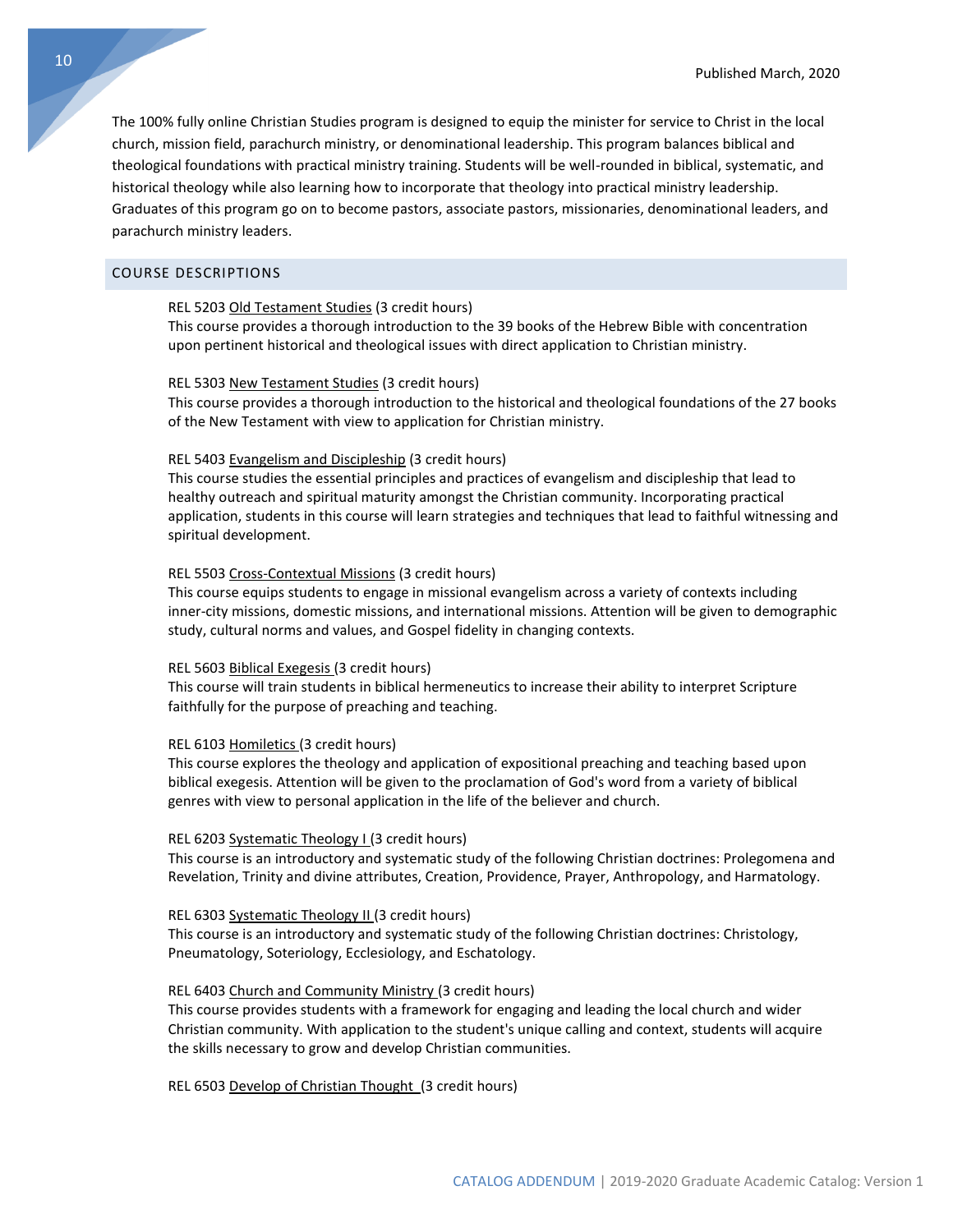This course is an introduction to the development of Christian doctrine from the Apostolic Fathers to the modern era.

REL 6603 Biblical Counseling (3 credit hours)

This course provides a thorough exposure to the nouthetic counseling method for personal application in Christian ministry. Students will learn how to counsel individuals in the church and community with sound biblical wisdom.

# <span id="page-11-0"></span>MASTER OF BUSINESS ADMINISTRATION

## New programs and courses added

# DATA ANALYTICS AND BUSINESS INTELLIGENCE

The MBA in Data Analytics and Business Intelligence addresses how organizations use information to drive business decisions and build the skills needed to analyze complex data. The program is designed to develop management expertise for the business analytics industry. As one of the fastest-growing segments of the IT industry, data analytics emphasizes the use of statistical techniques to predict market conditions and reduce competitive uncertainty. The program focuses on functional business skills including; predictive modeling, forecasting, and data visualization.

# PROJECT MANAGEMENT

The MBA in Project Management is designed for individuals seeking to advance their skills in areas such as planning, resource allocation, time management, technical abilities, negotiation, and quality control. This program will focus on the development of the professional skills necessary to address each business function and implement innovative methods to minimize processes inefficiencies and enhance productivity. The program prepares students for the pursuit of relevant, industry-accepted project management credentials, including the PMP certification.

# COURSE DESCRIPTIONS

## MDA 5103 Decision Theory (3 credit hours)

This course serves as a professional introduction to the academic field of decision theory. Grounded in behavioral science, decision theory brings together elements of statistics, economics and psychology in an interdisciplinary approach to understanding competitive uncertainty. The class includes a thorough review of descriptive, prescriptive, and normative decision theory principles. Course topics include; game theory, probabilistic decision-making, and market uncertainty.

#### MDA 6103 Data Visualization (3 credit hours)

This course introduces students to the tools and techniques used to present raw data in a visual format that supports managerial decision-making. The class provides a hands-on opportunity for students to expand data visualization skills. Primarily, students will explore foundational graphics programming for business intelligence and strategic planning. Course topics include; human perception and cognition, vector graphics platforms, and aggregating data.

# MDA 6113 Predictive Analytics (3 credit hours)

In this course, students will learn the techniques for inferential data analysis. Specifically, the course will focus on statistical procedures for predictive modeling. Course topics include; hypothesis testing, correlation, regression and time series analysis.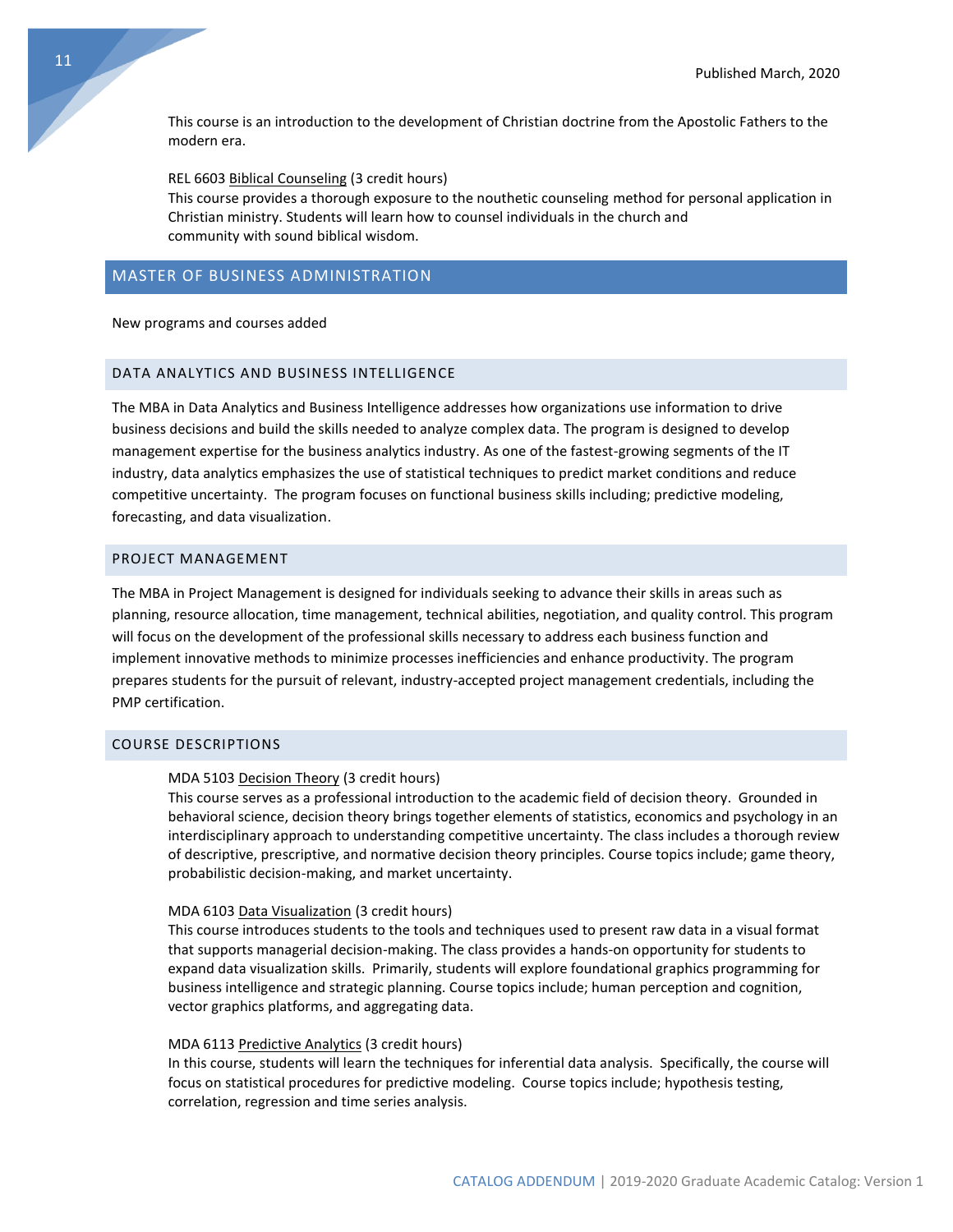#### MDA 6203 Data Mining (3 credit hours)

This class includes an in-depth look at the various information discovery methodologies that are appropriate when working with large datasets. Students will practice designing a data discovery model for identifying relevant information in complex datasets and ultimately implement protocols for validating information and detecting anomalies. Course topics include; database discovery procedures, data mining, and text mining.

# MDA 6213 Business Intelligence and Strategy (3 credit hours)

In this course, students will review the processes required to implement an enterprise-wide information and data management system that supports organizational functionality and strategic planning. The class will include an overview of the organizational planning considerations regarding data acquisition, storage, and retrieval. Course topics include; database management, onsite/offsite hosting, data warehouses, data security, departmental dashboards, and information processing.

#### MPM 6203 Project Management (3 credit hours)

This course serves as a formal introduction to the project life cycle and provides the foundation for developing the professional skills needed to successfully manage a project from initiation to closure. The class includes a thorough review of all project management phases including; initiating, planning, executing, monitoring/controlling, and closing.

# MPM 6213 Risk Management (3 credit hours)

This course introduces students to the strategies used to manage enterprise risks that are often associated with new projects and ventures. Students will examine the processes associated with risk avoidance, risk reduction, risk sharing, and risk retention. Course topics include; consumer behavior, logistics, supply-chain management, and risk planning.

# MPM 6223 Quality Control and Process Improvement (3 credit hours)

In this course, students will explore the techniques for creating value and maximizing organizational performance. Specifically, the course will focus on implementing systems theory and change management methodologies in an operational context. Course topics include; resource dependency, value chain analysis, constraint theory, and systems thinking.

# <span id="page-12-0"></span>MASTER OF SCIENCE IN EDUCATION

New program and courses added

# EDUCATIONAL LEADERSHIP

The MSE in Educational Leadership is a fully online adult-learner focused program designed to prepare you for school leadership positions while you continue working. The curriculum is designed to provide candidates with real-world experiences to bridge theory and practice and to support the development of the foundational knowledge, skills and dispositions essential to success in diverse school contexts.

The program will empower you to be a vision and mission driven school leader developing your ability to improve educational outcomes and effect positive change in diverse P-12 school settings. Our program aligns with Professional Standards for Educational Leaders (PSEL) and is designed to create culturally competent and responsive school leaders. Upon completion of this 36-credit hour program, candidates are eligible to apply for an administrator license in New Mexico.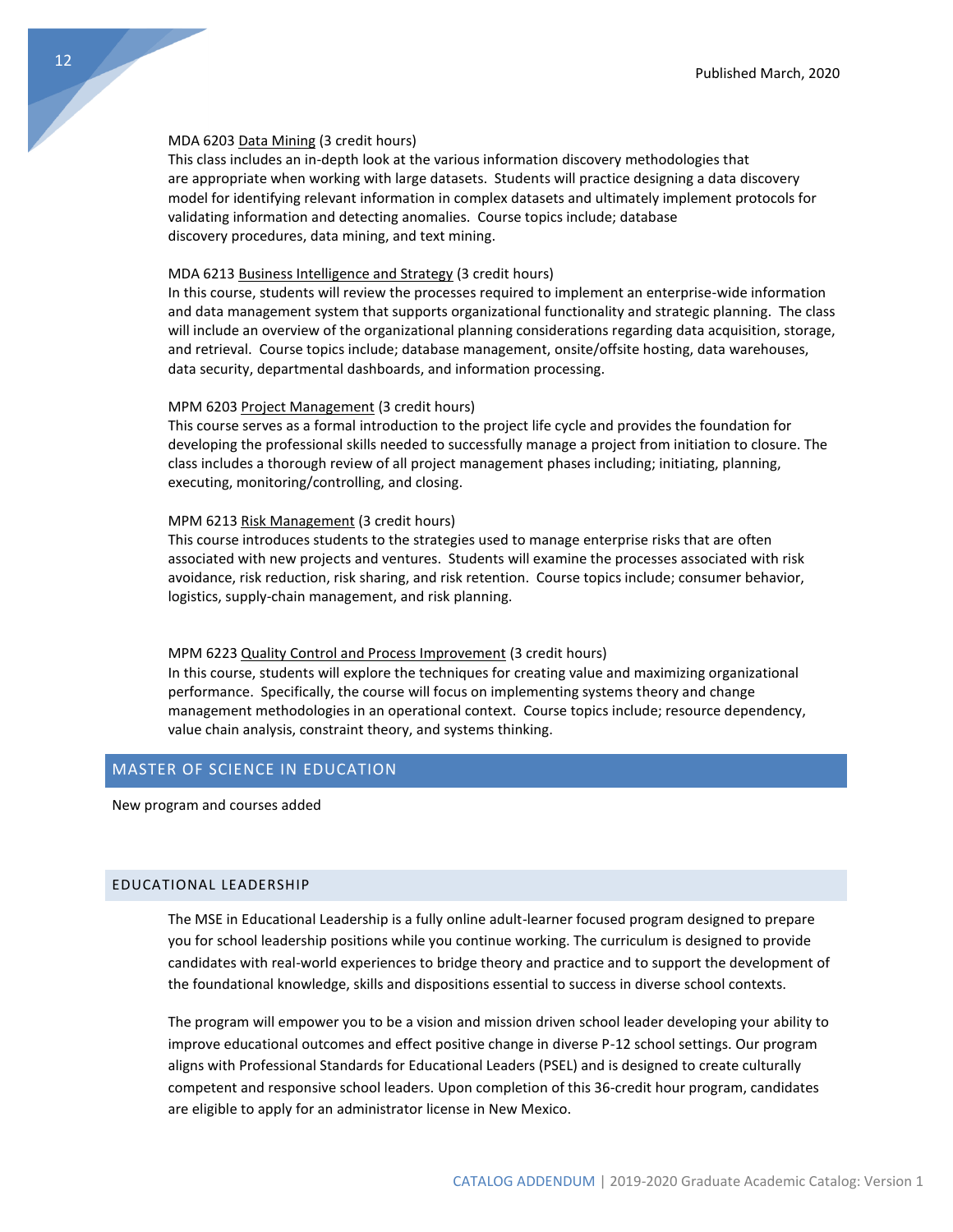# COURSE DESCRIPTIONS

# EDUC 5163- Culturally Responsive School Leadership (3 credit hours)

This course examines culturally responsive school leadership and the school leader's role in ensuring equity in school policies, structures, practices and interactions with families and communities. Candidates will examine ways to develop authentic relationships with families and communities to support the positive academic identity development and success of students. 10 hours of field work is required.

# EDUC 5173- Data Driven Continuous Improvement (3 credit hours)

This course focuses on the school leader's role in creating a data-driven school culture to support the success of all students by facilitating and supporting data collection and analysis to understand student achievement, assess teaching practices, and make informed decisions about teaching and learning. An action research project and 10 hours of field work is required.

## EDUC 5183- Instructional Leadership (3 credit hours)

This course examines the school leader's role in promoting the learning and success of all students within a learning organization. Candidates will explore their role in facilitating professional learning and collaboration, using data to improve learning, and aligning curriculum, assessment and instruction. Emphasis is placed on holding self and others accountable for high academic achievement for all students and establishing a commitment to equity. 10 hours of field work is required.

# EDUC 5233- Instructional Coaching and Mentoring (3 credit hours)

This course examines the theories, principles, frameworks, methods and strategies for instructional coaching and mentoring. Adult learning theory will serve as the lens that grounds the exploration of instructional coaching constructs and applications.

# EDUC 5253 – Teacher Leadership (3 credit hours)

This course provides an examination of the processes that utilize collaboration, mentoring and instructional coaching as a way to initiate innovations that lead to sustainable advancements and improvement in learning in PK-12 learning environments. These topics will be examined through the perspective of teachers as reflective leaders.

#### EDUC- 5303- Universal Design for Learning (3 credit hours)

This course provides an overview of UDL (Universal Design of Learning) and includes strategies to modify the general education curriculum and support the exceptional learner in the least restrictive and most inclusive setting. Strategies to organize, modify, and supplement curricula based on the individual needs of students with disabilities will be covered. In addition, a comparison of the full inclusion model and the continuum of services will be included.

# EDUC-5333- Policy and the IEP in SPED (3 credit hours)

This course explores major policy areas in special education including early screening, empowering students, partnerships with parents, better-informed educators, innovative and effective teaching and learning environments (e.g., UDL and multi-tier systems of support), and early intervention. Students examine the essential components for and the development of a program of instruction, supports, and services (i.e., the IEP) for a student with exceptionalities.

#### EDUC-5343- Education Law & Special Education Law (3 credit hours)

This course covers the historical basis of special education and laws governing those services with an emphasis on litigation, legislation and laws pertaining to the delivery of special education support and services. Topics such as the six principles of IDEA, Section 504, parental rights and due process, and discipline will be covered in depth.

EDUC 5353- Collaborative Consultation and Resources in SPED (3 credit hours)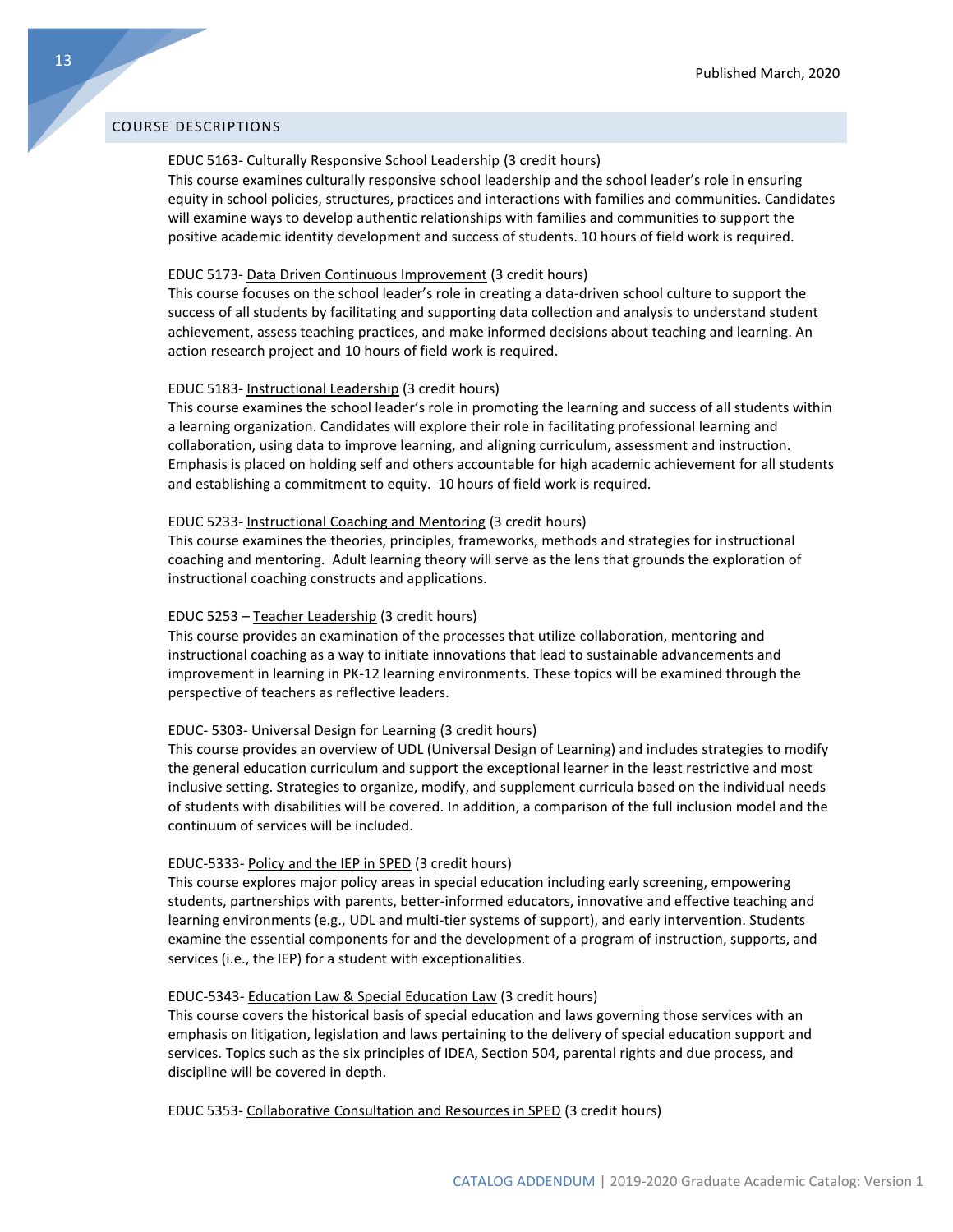This course examines the evaluation of programs for special and inclusive education, the application of research-based practices, the focus on relevant special education laws, the use of instructional and assistive technologies, and supporting students with exceptionalities. In addition, the course explores the use of culturally responsive practices to collaborate with stakeholders to improve programs, services, and progress for students with exceptionalities.

#### SPED-5363-Delivery of Special Education & Transition Services (3 credit hours)

An examination of the many aspects of the delivery of services at the preschool level, including early childhood transitions, IFSPs, and PPCD requirements, as well as the IEP requirements for students receiving services at the high school level, including CTE requirements, transition planning, graduation plans, etc. Special attention will be given to legal requirements such as transfer of rights, IEPs, community resources, and transition planning and inventories for the preparation of life after high school.

## SPED-5373- Applied Experience in Special Education (3 credit hours)

This course provides candidates with opportunities to use their knowledge and skills about general and special education curricula to creating challenging learning experiences, to explore instructional and assistive technologies, curriculum standards, and research-based teaching and learning strategies. Candidates research effective learning environments that help support students as they learn challenging curricula.

#### SPED-5413 Diagnosis of the Exceptional Child (3 credit hours)

An overview of the characteristics of students with mild, moderate, and severe disabilities to include eligibility criteria, assessment, program development, and design of learning environments. Focus will be on inclusionary/mainstreaming educational and family/community involvement. Learning theories, cognition, metacognition, and intellectual development will also be included.

# SPED-5433 Research and Assessment in Special Education (3 credit hours)

This course covers the principles of assessment in special education and inclusive education. Areas covered include assessment in social and educational contexts, decision-making to improve student learning, ethics related to assessment, cultural and linguistic needs of the student, test adaptation and accommodations, and assessing behavior. The course also reviews the management of classroom assessments, response to interventions (RTI), types of assessments and test protocols, and making special education eligibility decisions.

# <span id="page-14-0"></span>MASTER OF SCIENCE

New programs and courses added

# CRIMINOLOGY AND CRIMINAL JUSTICE

Master of Science (M.S.) in Criminology & Criminal Justice is a thirty (30) school credit hour (SCH) degree designed to prepare the practicing criminal justice professional. The non-thesis degree program offers the busy professional an easy and convenient way to prepare for a role as a specialty leader, organizational leader, or public service administrator.

# HOMELAND SECURITY AND EMERGENCY MANAGEMENT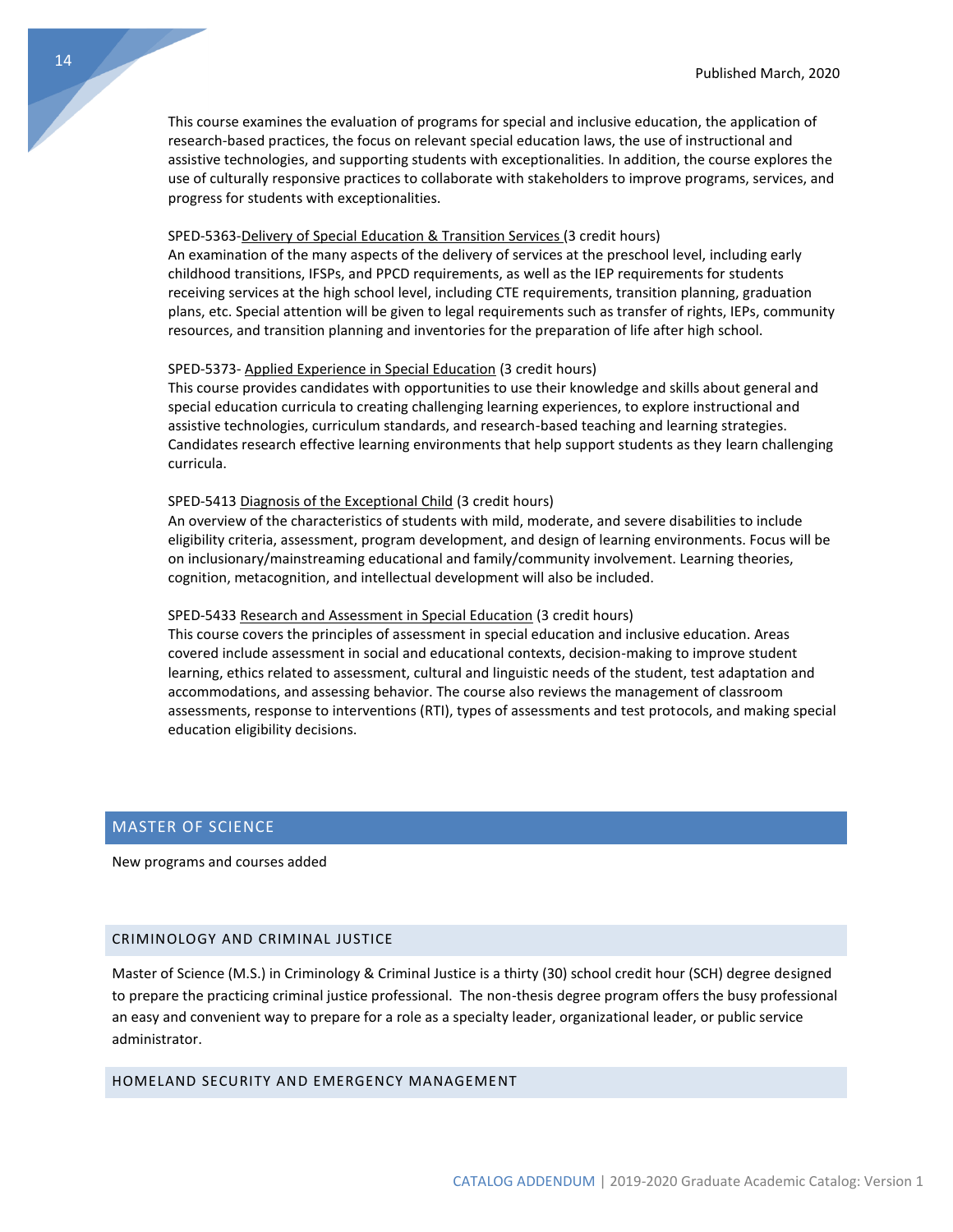Is a thirty (30) school credit hour (SCH) degree designed to prepare the practicing criminal justice professional. The non-thesis degree program offers the busy professional an easy and convenient way to cultivate the necessary skills for analyzing, reviewing, developing, and or implementing strategies, policies, and procedures within the Homeland Security environment.

# COURSE DESCRIPTIONS

# HSEM 5103- Homeland Security (3 credit hours)

This course provides a multi-dimensional approach to the examination of Homeland Security domestic and international defense mission that relies heavily on a unique inter-governmental global infrastructure. Students will gain the capacity to examine and scrutinize international strategies aimed at identifying and reducing terrorist incidents.

#### HSEM 5153 – Hazard and Emergency Management (3 credit hours)

This course will focus on investigating and analyzing past, present and future concerns challenging and threatening national security Students will also examine issues affecting civil liberties, human rights, and privacy threats as they relate to ethics and nationalistic interests.

#### MCCJ 5103- Technical Communications in Criminal Justice (3 credit hours)

This course focuses on the primary communication principles for organizing, writing, and interpreting written information intended to communicate and inform practical and/or scientific knowledge

#### MCCJ 5143- Administration of Organizations in Criminal Justice (3 credit hours)

This course will provide students with the knowledge to conduct general systems based analysis of criminal justice organizations and develop the capacities to improve the efficiency of such organizations. (This course may be substituted with FCRJ 5143 or MBA 6143).

#### MCCJ 5153- Corrections and Administration (3 credit hours)

This course examines the administrative functions of correctional organization. This course enables the student to analyze human resource management methodologies, budgeting, and administrative structure, among other organizational strategies. (This course may be substituted with FCRJ 5153 or MBA 6153).

# MCCJ 5203- Ethics and Professional Issues in Criminal Justice (3 credit hours)

This course provides an in-depth examination of ethical and decision-making dilemmas facing criminal justice professionals. The student will gain an understanding of acceptable professional standards of behavior by criminal justice practitioners and public servants. (This course may be substituted by FORS 5203).

# MCCJ 5233- Crime Analysis and Mapping (3 credit hours)

This course will provide students with the theoretical, analytical and technical skills necessary for studying crime within a geographic context. The course will involve a combination of approaches to the subject including development of global positioning maps, geocoding (pin mapping), hot spot and chloropleth mapping, while applying special theoretical analysis predictors. (This course may be substituted with FCRJ 5233 or MBA 6233).

# MCCJ 5403- Criminal Investigations (3 credit hours)

This course explores investigative practices, process, and theory as they align to operational techniques relating to crime scenes, forensic science, interviews, and interrogations. (This course may be substituted with FORS 5403)

MCCJ 5423- Criminal, Civil Law, Procedure and Practice (3 credit hours)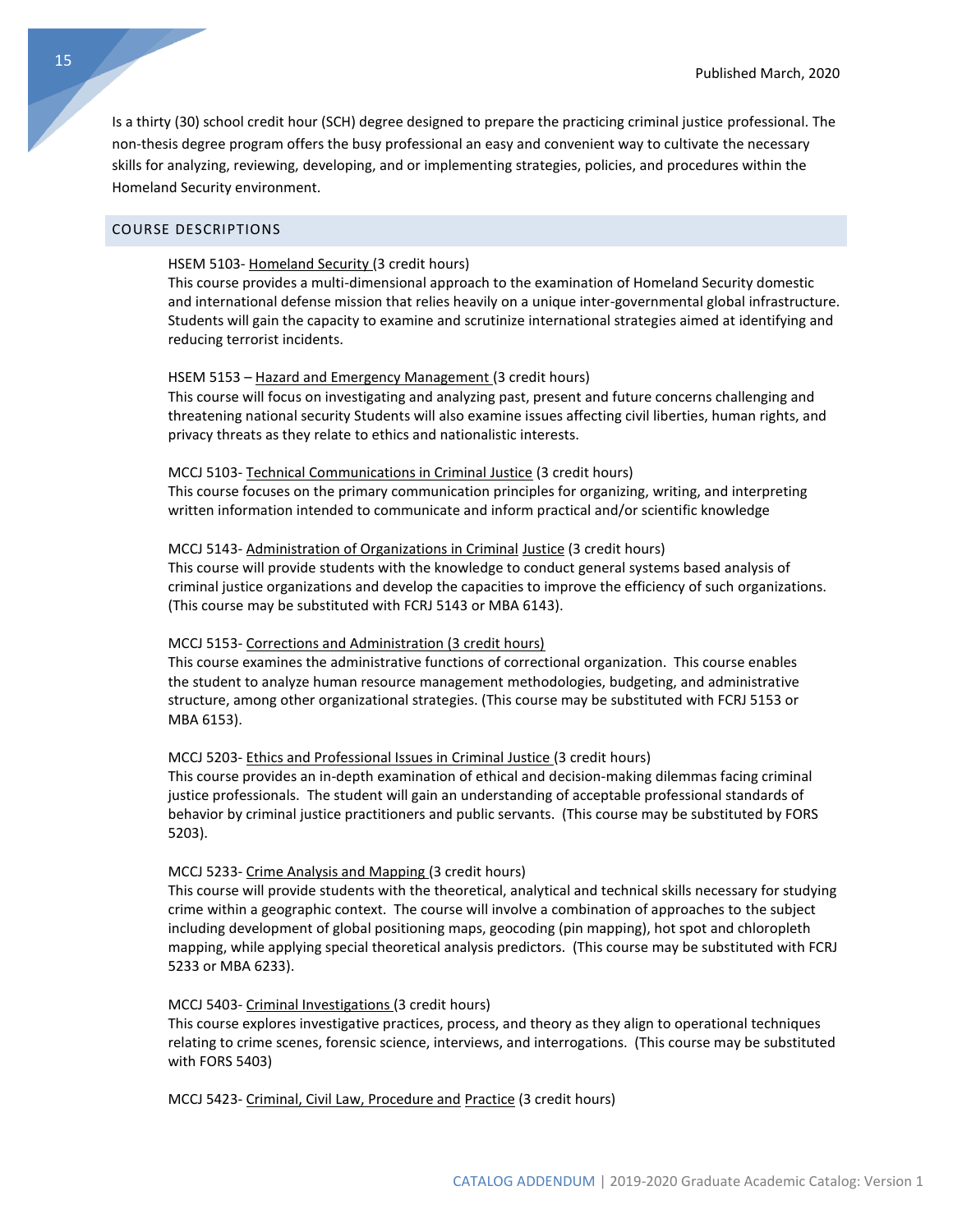This course will provide the student with both substantive criminal and civil law with the cross section of the constitutional dimensions of criminal procedure as it relates to the common practice within the criminal justice system.

# <span id="page-16-0"></span>GENERAL COURSE CHANGES

General corrections to courses currently included in the 2019-2020 catalog.

# COURSE DESCRIPTION CHANGES AND COURSE NAME CHANGES

# EDUC 5113- Ensuring Equity Through Cultural Responsiveness (3 credit hours)

Examination of the literature on cultural competence, culturally responsive teaching practices as well as the importance of and strategies for establishing a school culture that is inclusive, equitable and supports learning. Strategies for incorporating an asset-based framework and providing meaningful, relevant, and coherent instruction that supports the success of all learners will be covered. Emphasis will be placed on collaboration with parents/families to support optimal access and opportunity for PK-12 learners.

#### EDUC-5373 PRACTICUM: Advanced Intellectual Assessment (3 credit hours)

A practicum that requires students to become proficient in assessing cognitive functioning and develop skills in the cognitive assessment of children and adolescents. This course integrates the skills of administration, scoring, and interpretation, and report writing of major cognitive assessment instruments (e.g., Woodcock, Wechsler, Kaufman, etc.) in the context of recent cognitive theories and research. Prerequisite: Completion of EDUC 5353 with B or better

# EDUC 5413- The Principalship (3 credit hours)

This course examines school leadership and roles and responsibilities of school leaders. Emphasis is placed on understanding schools as learning organizations and the school leader's role in establishing a culture that supports excellence in teaching and learning. Candidates will engage in self-reflection and self-examination related to the qualities and characteristics of effective leaders. 10 hours of field work is required.

#### EDUC 5433- School Law & Ethical Decision-Making (3 credit hours)

This course examines the school leader's role in promoting the learning and success of all students within a learning organization. Candidates will explore their role in facilitating professional learning and collaboration, using data to improve learning, and aligning curriculum, assessment and instruction. Emphasis is placed on holding self and others accountable for high academic achievement for all students and establishing a commitment to equity. 10 hours of field work is required.

# EDUC-5443 Operations & Fiscal Management (3 credit hours)

This course focuses on strategic allocation of resources, effective management of school operations, and mission/vision drive strategic planning to support the success and well-being of all students. Emphasis is placed on establishing a legally sound framework to promote a safe, efficient and effective learning environment. 10 hours of field work is required.

# EDUC-5453 School Culture & Community Engagement (3 credit hours)

This course supports candidates in the development of strategies for cultivating an inclusive, caring, and supportive school community that supports the academic success and well-being of all students. Candidates will explore ways to engage families and the community in meaningful, reciprocal and mutually beneficial ways. Emphasis is placed on the development of effective communication strategies and emotional intelligence. 10 hours of field work is required.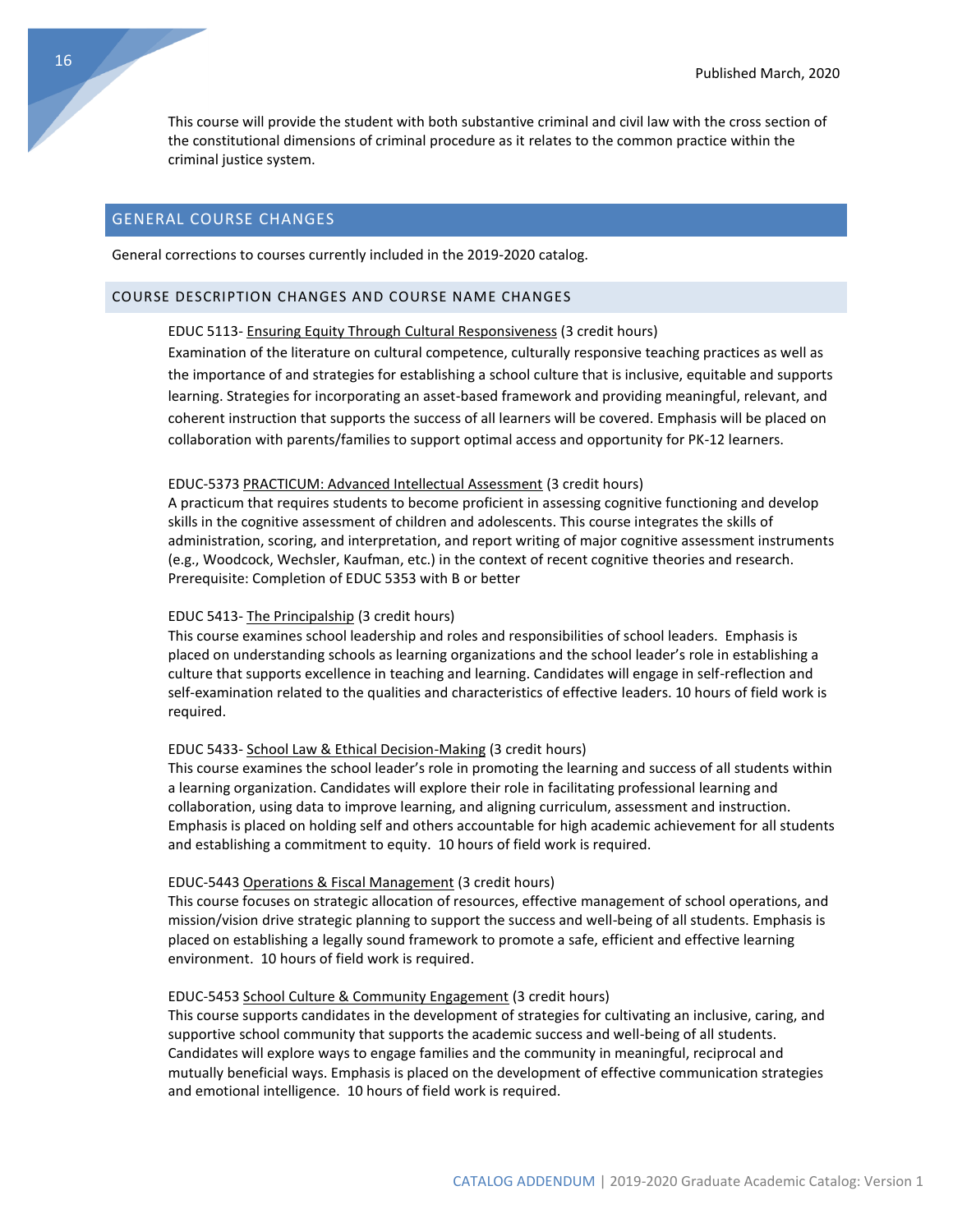# EDUC-5463 Developing Human Capital in Learning Organizations (3 credit hours)

This course examines promising practices for the recruitment, selection, induction, professional development, supervision and evaluation of personnel to improve instructional practice and student learning. Emphasis is placed on establishing collegial professional learning communities and professional learning frameworks that apply the principles of adult learning theory and are individualized, adaptive, learner-driven, and focused on student outcomes. 10 hours of field work is required

# EDUC-5473 Leadership in Learning Organizations (3 credit hours)

This course examines leadership within the context of learning organizations, with an emphasis on visioning, empowerment, and managing change within complex systems. Candidates will explore ways to establish a school culture where organizational learning can flourish to support the learning of success of all students. 10 hours of field work is required.

# COURSE DESCRIPTION CHANGES

#### EDUC 5283 Current Trends & Issues in Education (3 credit hours)

A course that examines the current landscape of public education including the social, legal, and ethical issues in education that impact teaching and learning. The professional roles and responsibilities of the educator in relation to these issues will also be examined.

#### EDUC-5293 Education Capstone (3 credit hours)

The focus of this seminar is to provide an opportunity for candidates to reflect on their own competency related to the InTASC teaching standards and professional dispositions. Candidates will use this reflection to develop a capstone professional teaching portfolio that provides evidence of competency related to the InTASC professional teaching standards.

# EDUC 5423 Assessment & Evaluation of Learning (3 credit hours)

This course is an examination of assessment and evaluation methods, strategies and tools, emphasizing authentic learning and assessment and the importance of ensuring instructional alignment through a Backwards Design approach to planning for instruction.

# COURSE NAME CHANGES

EDUC 5103 Educational Research & Academic Writing

# EDUC 5343 Education & Special Education Law

# COURSE CREDIT CHANGES

EDUC 5393B Internship in Educational Diagnostics II (3 credit hours)

# <span id="page-17-0"></span>CHANGES IN ALTERNATIVE CREDIT

# DOCTORAL DEGREE

Doctoral degree – A maximum of 30 credits may be earned towards a doctorate degree through a combination of sources. Up to 12 credits from a related master's degree) earn at a regionally accredited university.

DBA - Non-Transferable courses include DBA 8003, DBA 8703, RES 8513, DBA 8713, RES 8523, DBA 9003, DBA 9013, DBA 9023, and DBA 9033.

EdD - Non-Transferable courses include EDD 8013, EDD 8703, RES 8513, EDD 8713, RES 8523, EDD 9003, EDD 9013, EDD 9023, and EDD 9033.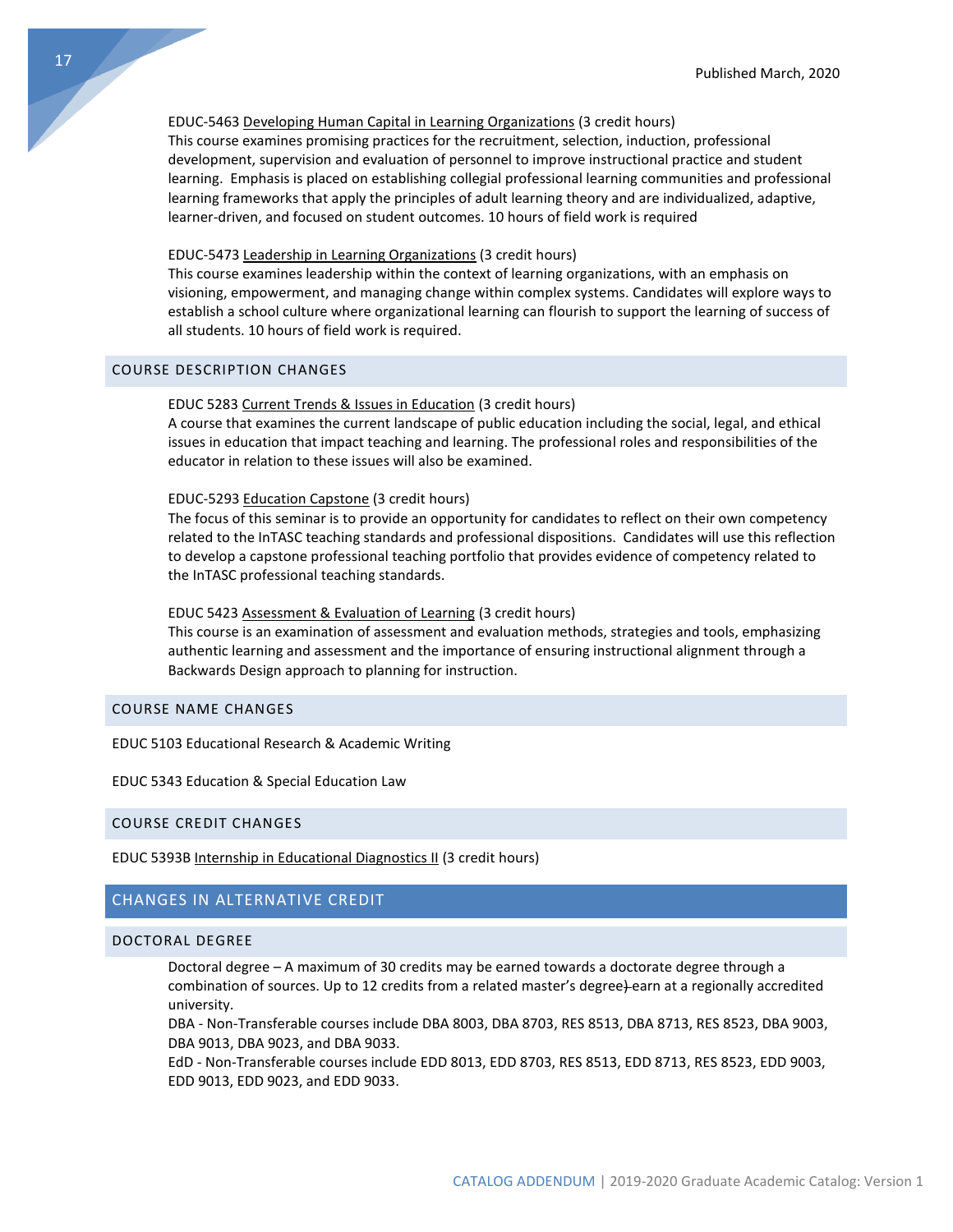# <span id="page-18-0"></span>ASSESSED CREDIT

# ADD A NEW DOCTORAL

Note: Masters of Science in Education candidates may only receive Assessed Credit for Leveling Courses. Furthermore, Graduate Assessed Credit will not be granted for any counseling field-based experiences (e.g., practicums and/or internships). Clinical Mental Health Counseling, Doctor of Education, and Doctor of Business Administration candidates are not allowed academic credit for work experience or professional training.

# <span id="page-18-1"></span>ADD/CHANGES TO PROGRAM/NEW COURSES

# ALTERNATIVE TEACHING LICENSURE PROGRAM

A set of course designed to prepare students for teacher licensure testing in the State of New Mexico. Students must already have a completed bachelor's degree, and are required to pass all state licensure examinations following completion of the licensure coursework.

# APPLICATION PROCESS FOR ALTERNATIVE LICENSURE

Any candidate who has earned a baccalaureate degree or higher from a regionally accredited college and intends to teach in a public school may pursue teacher licensure or certification through the Teacher Education Program in the College of Education. To be eligible to take the required courses on a Licensure Plan, candidates with at least a bachelor's degree (hereafter referred to as "degreed" candidate) must:

Complete and submit the online Graduate Application.

Submit required transcript(s) to the College of Education Director of Graduate Admissions & Student Support. For full admission, an official transcript that reflects conferral of the baccalaureate degree from the accredited undergraduate institution must be submitted before the first term of being registered for graduate courses.

- Submit a 500 word essay
	- Submit a professional resume

# NEW COURSES

EDUC 5993A - Alternative Licensure Internship (3 credit hours) The internship course serves as the capstone experience for Alternative Teacher Licensure.

EDUC 5993B – Continuing Alternative Licensure Internship (3 credit hours) The internship course serves as the capstone experience for Alternative Teacher Licensure.

# <span id="page-18-2"></span>VETERAN BENEFITS